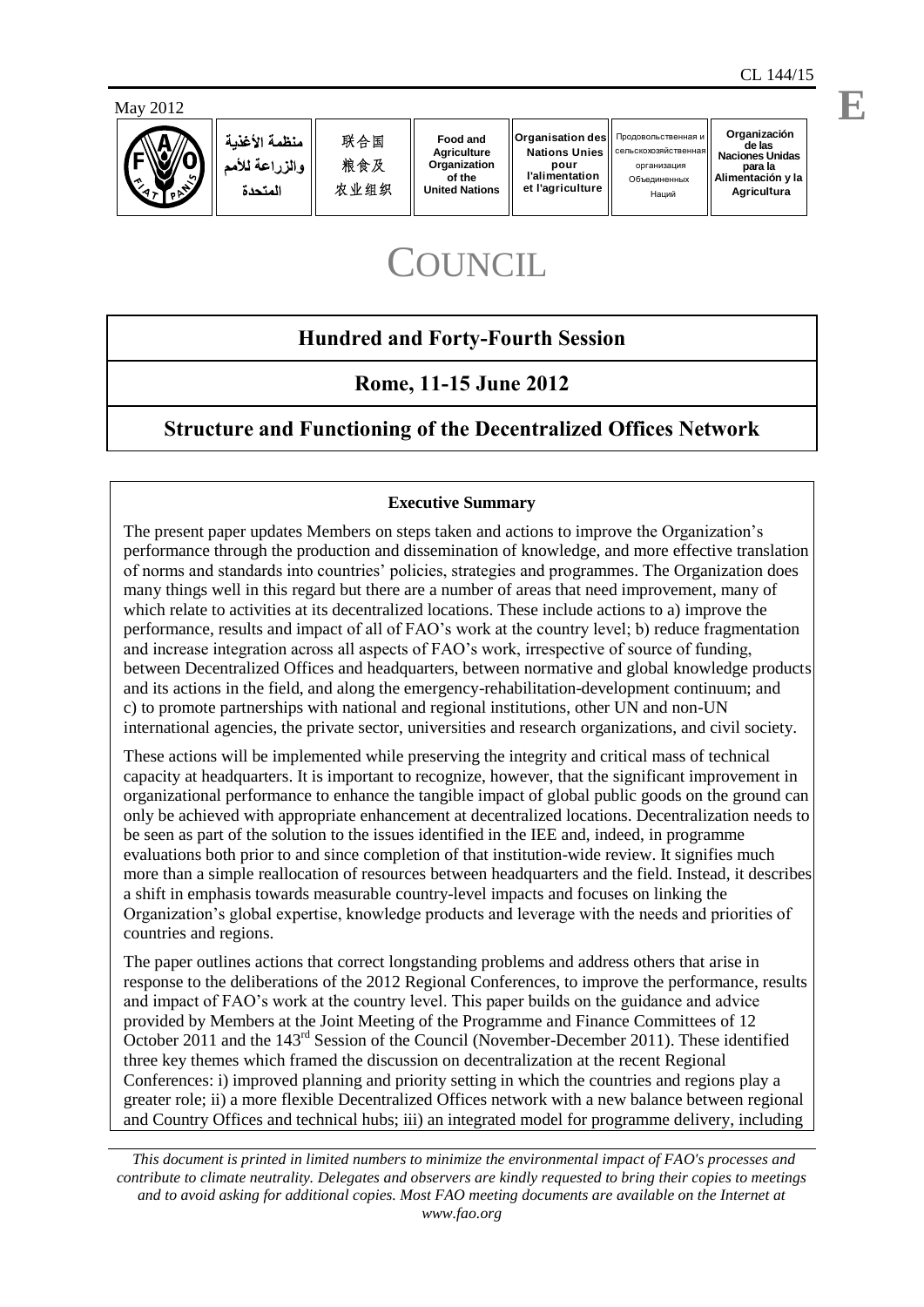improved human resources management for enhanced performance, accountability and country-level impact.

The actions described separate into two broad categories of addressing longstanding weaknesses and addressing new challenges discussed in the 2012 Regional Conferences. The former includes actions such as improvement in the selection and management of FAO Representatives, strengthening of planning and operational functions in the Regional Offices, the progressive elimination of the outposted technical officer scheme for FAOR coverage, and the integration of emergency, rehabilitation and development operations. The latter includes, among other actions detailed in this paper, greater integration with regional economic integration bodies in Africa, greater emphasis on partnerships with civil society and the private sector in Decentralized Offices and with middleincome countries in support of South-South Cooperation, strengthening of offices in Central Asia, East Asia and the Pacific. The total, estimated, incremental resource requirements related to these actions of USD 10.4 million will be met by approximately half of the savings reallocated in the further adjustments to the Programme of Work and Budget 2012-13 (PWB) (CL 144/3).

#### **Suggested action by the Programme and Finance Committees and Council**

The Council, taking into consideration the views of the Joint Meeting of the Programme and Finance Committees, is requested to endorse the proposal for the structure and functioning of the Decentralized Offices network.

*Queries on the substantive content of document may be addressed to:*

Daniel Gustafson Director, Office of Support to Decentralization Tel: +39 06570 56320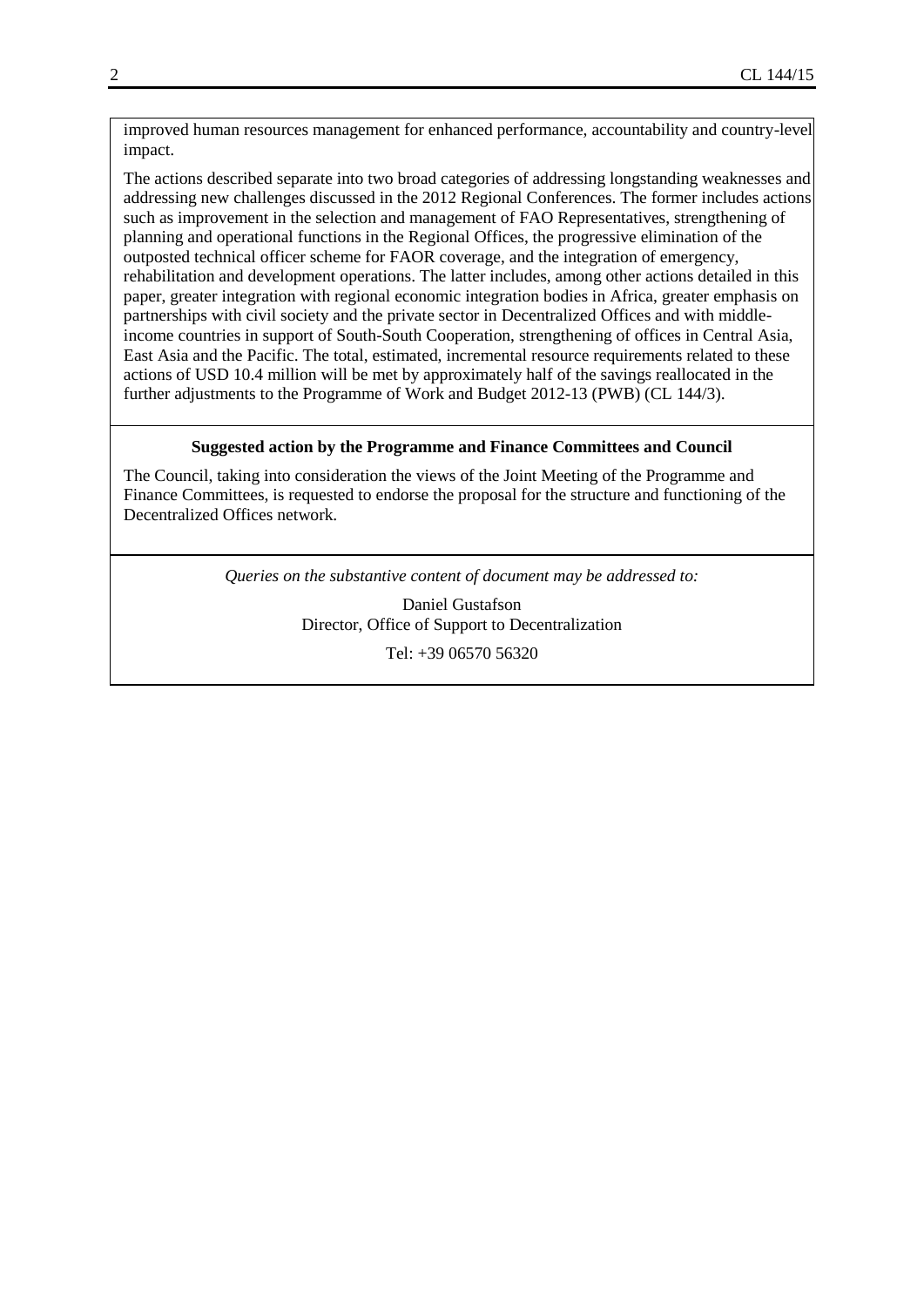### **I. Rationale**

1. FAO is a knowledge organization with its feet firmly on the ground. In order for FAO to maximize its impact on the lives and livelihoods of people in its Member countries, the Organization's normative and standard-setting work must be translated into country-level impact; its global knowledge products must lead to tangible change in policy and practice; and its programmes in the field must produce concrete results and impact. This paper updates Members on steps taken by the Organization to improve performance and outlines a series of actions that will lead to an Organization that is better equipped to produce knowledge, norms and standards that can be translated into countryowned policies, strategies and programmes, while incorporating new national and regional experience as the global knowledge and normative work evolve.

2. It is also very clear that strengthening decentralized capacity cannot come at the expense of weakening FAO's technical capacity at headquarters. On the contrary, the decentralization process can only be truly successful when FAO's field activities are seamlessly connected to its global public goods; the two are necessary complements, not competing objectives. The work of the Organization in synthesizing and disseminating "best practice" and examples of the Organization's normative work demonstrate the synergy between central and decentralized contributions. Innovative field experience leads to strong normative work, which in turn leads to new applications in the translation of global public goods into county-level outcomes and impact. The most recent example of this process is the work leading to the recently endorsed *[Voluntary Guidelines on the Responsible Governance of Tenure](https://faohqmail.fao.org/owa/redir.aspx?C=004f3bf6b3734943ac9cb56ac5118853&URL=http%3a%2f%2fwww.fao.org%2fnr%2ftenure%2fvoluntary-guidelines%2fen%2f)  [of Land, Fisheries and Forests in the Context of National Food Security](https://faohqmail.fao.org/owa/redir.aspx?C=004f3bf6b3734943ac9cb56ac5118853&URL=http%3a%2f%2fwww.fao.org%2fnr%2ftenure%2fvoluntary-guidelines%2fen%2f)*, which contains principles and practices built up from years of field experience, and which governments can now refer to when making laws and administering land, fisheries and forests rights.

3. In order to bring FAO's work on global public goods to bear on countries' challenges the Organization requires appropriate instruments and the capacity to deliver, at headquarters, regional and subregional levels and in Country Offices. Each of these component parts needs to contribute within a common system of priorities, strategic objectives, resource management instruments and accountability. These need considerable improvement to reach the levels of performance and impact required. Greater and more vital partnerships with governments, civil society and the private sector, as well as the UN system, other development organizations and research institutions, working together to make the most of available resources to eradicate hunger are also needed to achieve desired countrylevel impacts.

4. Furthermore, a major step in decentralization took place in early 2010 when responsibility for the FAO Country Offices passed from headquarters to the Regional Offices. This move was in many ways overdue, but the transfer in managerial responsibilities was not matched by a corresponding adjustment to the necessary capacity and integrative mechanisms at the Regional and Country Offices. It did not extend to the emergency and rehabilitation work of the Organization and did not reflect a more holistic approach to the interconnected reforms or a more thorough and explicit sequencing of the change elements. Country audits and studies undertaken by the Office of the Inspector-General indicate considerable unevenness across offices and significant weaknesses in areas of internal control in an unacceptably high number of them, which limits the Organization's ability to manage country operations in a consistent, efficient, effective and economical manner. The actions described below will correct many of these shortcomings, will address the weaknesses and risks identified by the audits and are expected to increase the value-for-money associated with FAO's operations and country programmes.

5. As in most organizations, as operational responsibility is decentralized, centrally driven strategic planning and policies need to be strengthened to avoid organizational fragmentation. This poses significant capacity challenges across multiple areas, including people, processes, organization design, culture and systems. A number of steps, highlighted below, have been taken to correct these weaknesses in FAO and ensure organization-wide coherence. The present paper outlines actions that seek to correct these shortcomings, as well as others that arise in response to the deliberations of the 2012 Regional Conferences, to improve the performance, results and impact of FAO's work at the country level.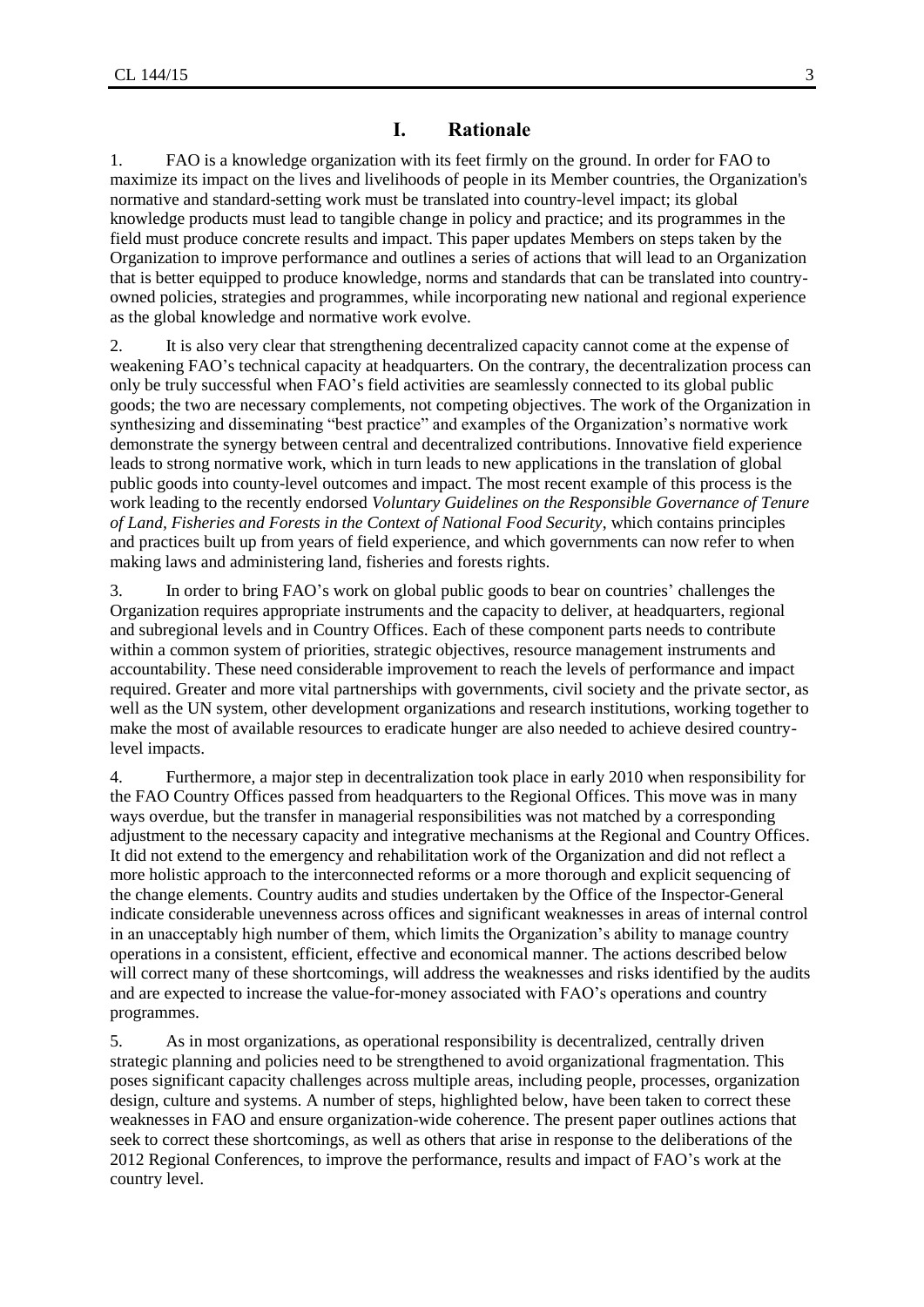6. Significant improvement in organizational performance and integration can only be achieved with appropriate decentralization, which needs to be seen as part of the solution to the issues identified in the IEE and, indeed, in programme evaluations both prior to and since completion of that institution-wide review. Consequently, decentralization signifies much more than a simple reallocation of resources between headquarters and the field. Instead, it describes a shift in emphasis towards country-level impacts on the one hand and focuses on linking the Organization's global expertise, knowledge products and leverage with the needs and priorities of countries and regions. In particular, decentralization will: a) improve the performance, results and impact of all of FAO's work at the country level; b) reduce fragmentation and increase integration across all aspects of FAO's work, between Decentralized Offices and headquarters and between normative and global knowledge products and its actions in the field; and c) lead to greater and more creative use of partnerships, with national and regional institutions, other UN and non-UN international agencies, the private sector, universities and research organizations, and civil society.

7. Building on the findings of recent reports (the FAO Inspector-General on financial management and administration (AUD 2811), on decentralization of reform activities in field offices (AUD 3711), the 2011 OIG Capping Report, the Mannet Report, and the Audit Committee Report) the actions will enable the Organization to address the weaknesses that undermine the capacity of Country Offices to manage operations. It is doing so by ensuring that Decentralized Offices are staffed with well trained individuals, with the skills mix and experience required to manage a complex programme. Common characteristics of well performing offices are now clearly understood: adequate staffing and funding for posts; leadership and "tone at the top"; commitment to competence and real-time response to policy opportunities; and information and communication. A key area for improvement identified in these reports are the significant weaknesses in internal control documented by OIG (52 percent of Decentralized Offices were found to be either seriously deficient or deficient). In this context, and as recommended by OIG in its 2011 Annual Activity report (see para.70 of document FC 143/13), it is of utmost importance that processes are in place to monitor compliance of Country Offices with FAO's policies and procedures, and that best practices in this area are identified and shared across the Decentralized Offices network. Strong and reliable communication and information will also be pursued in connection with the implementation of the Culture Change Strategy. Furthermore, the virtualization of FAOs work and the increase of responsibilities to Decentralized Offices will increase the exposure of key FAO financial, administrative and technical processes to the risk of disruption in the event of a natural or man-made disaster or crisis. Such risks are addressed in the FAO Business Continuity Framework Plan (BCFP) developed in 2011, now being implemented.

8. The current administrative and operational structure, including programme monitoring and oversight of activities in the region, subregion and countries, has evolved over the years as different functions have been decentralized. For example, non-emergency field programme operations were decentralized to FAO Representations a decade ago, a Shared Services Centre hub was established in 2008 to manage back-office operations, and since 2010 the Technical Cooperation Programme (TCP) and Country Offices network support and monitoring responsibilities have been delegated to the regions. This decentralization experience is the focus of a series of on-going or planned regional-level evaluations, of which an evaluation of the Near East Region has been completed. While there have been clear benefits, there have also been problems of incremental changes leading to a fragmented structure that can inhibit the integrated support, management and oversight of field activities. The strategic planning process and the introduction of other organization-wide instruments for resultsbased management and for oversight and control of human and financial resources are addressing many of these. Further innovations are required, as set out below.

9. This paper builds on the guidance and advice provided by Members at the Joint Meeting of the Programme and Finance Committees of 12 October 2011 and the 143rd Session of the Council (November-December 2011). In particular, Members recognized the need to make the Organization more responsive to the needs of Members through improved results-based planning and priority setting. Members reiterated "the lead role of Decentralized Offices in the country programming process, the development of their capacities in this regard, the necessity of the engagement of member countries, and the close linkages between FAO's resource mobilization strategy and the country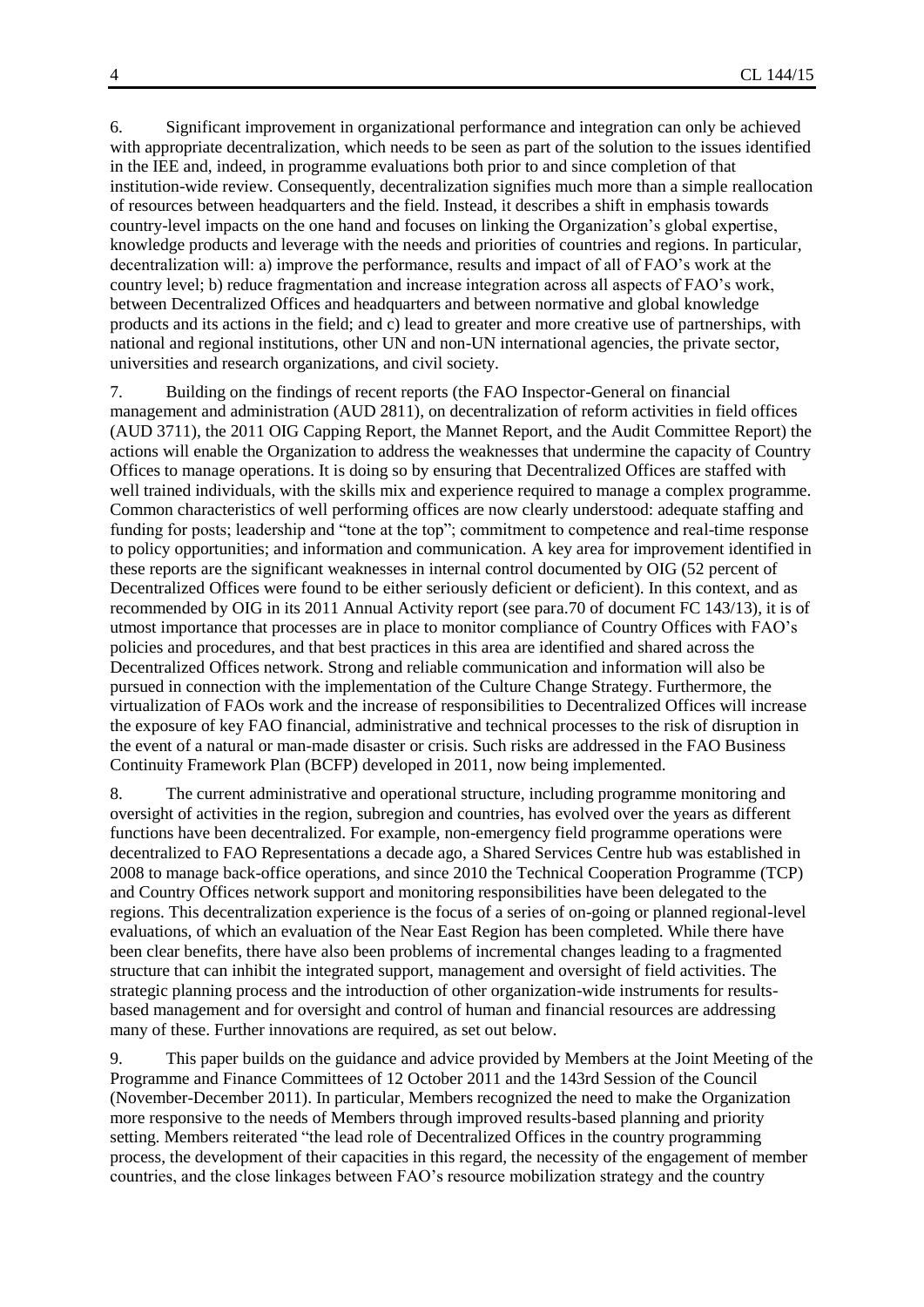programming process." Members also proposed adjustments to "the structure and functioning of FAO's Decentralized Offices network and the urgent need to carry through the process of decentralization" to make the Organization more efficient and effective in delivering and catalysing results.

10. The present paper incorporated three key themes identified by Governing Bodies in Rome in 2011 and which framed the discussion on decentralization at the recent Regional Conferences. They are: i) improved planning and priority setting in which the countries and regions play a greater role; ii) a more flexible Decentralized Offices network with a new balance between regional and Country Offices and technical hubs; and iii) an integrated model for programme delivery, including improved human resources management for enhanced performance, accountability and country-level impact.

### **II. Current Status and Main Areas of Ongoing Action**

### **(i) Improved Planning and Priority Setting**

11. In recent years, the Governing Bodies have worked with the Secretariat to implement a new framework for strategic planning, that links the Strategic Framework, Medium-Term Plan, the biennial Programme of Work and Budget, regional priorities, country programmes and country workplans. This new structure offers the basis for a "direct line-of-sight" from the top downwards and the bottom upwards. A shift to results-based management allows for results and impacts to be identified and measured at all levels of the structure. The revamped strategic planning process is the foundation for defining country-level "impact pathways" to ensure that global public goods are translated by FAO decentralized staff and collaborating institutions into country-level results in new settings, while the global public goods produced by FAO headquarters colleagues also build on country-level experience. The Organization has unique strengths in this regard and both centralized and decentralized capacity are required to produce the desired results.

12. Strengthened Country Programming Frameworks (CPFs) are a key element of this process. In order to improve focus and coherence of FAO's actions they are being prepared in close alignment with the planning cycle of each government and its priorities, the work of other UN system organizations through the United Nations Development Assistance Framework (UNDAF) process, as well as linkages and partnerships with the Rome-based UN agencies. The CPFs provide the basis for FAO to engage with Member governments on jointly agreed priorities and results, consistent with regional, sub-regional and global priorities. The CPFs also help define the rationale and priorities for applying FAO's TCP resources and its areas of focus for resource mobilization efforts. Strong and continued support is being provided to the CPF process by headquarters units in terms of developing guidelines and providing training; and by Regional and Subregional Offices in terms of review and quality assurance.

13. A number of countries are well advanced in preparing CPFs based on strategic analysis. It is, however, a complex challenge for which not all countries are currently equally prepared. During 2012, successful CPF formulation experiences will be followed closely, their lessons synthesized and applied elsewhere. It is also important that the work coincides and builds upon the analysis and priorities that emerge from the government's own planning process. As government administrations change or national conditions evolve, flexibility is required for FAO's country programming to accommodate new priorities or the potential for new partnerships. A revision of ongoing CPFs should be done on the basis of mutual agreement between FAO and the new government/ministry. Taking this into consideration, it is expected that, by the end of 2012, all countries will have at least the CPF outline under discussion with the government. Country Offices with annual delivery of less than USD 1 million and those without international staff, may opt for a "light version" for the CPF listing four to six priorities, with a plan for its implementation endorsed by government**.** Also, other countries with difficulties with having the CPF fully elaborated could request an extension after presenting a two-page list of priorities agreed with the government to serve as an "ad interim" light version.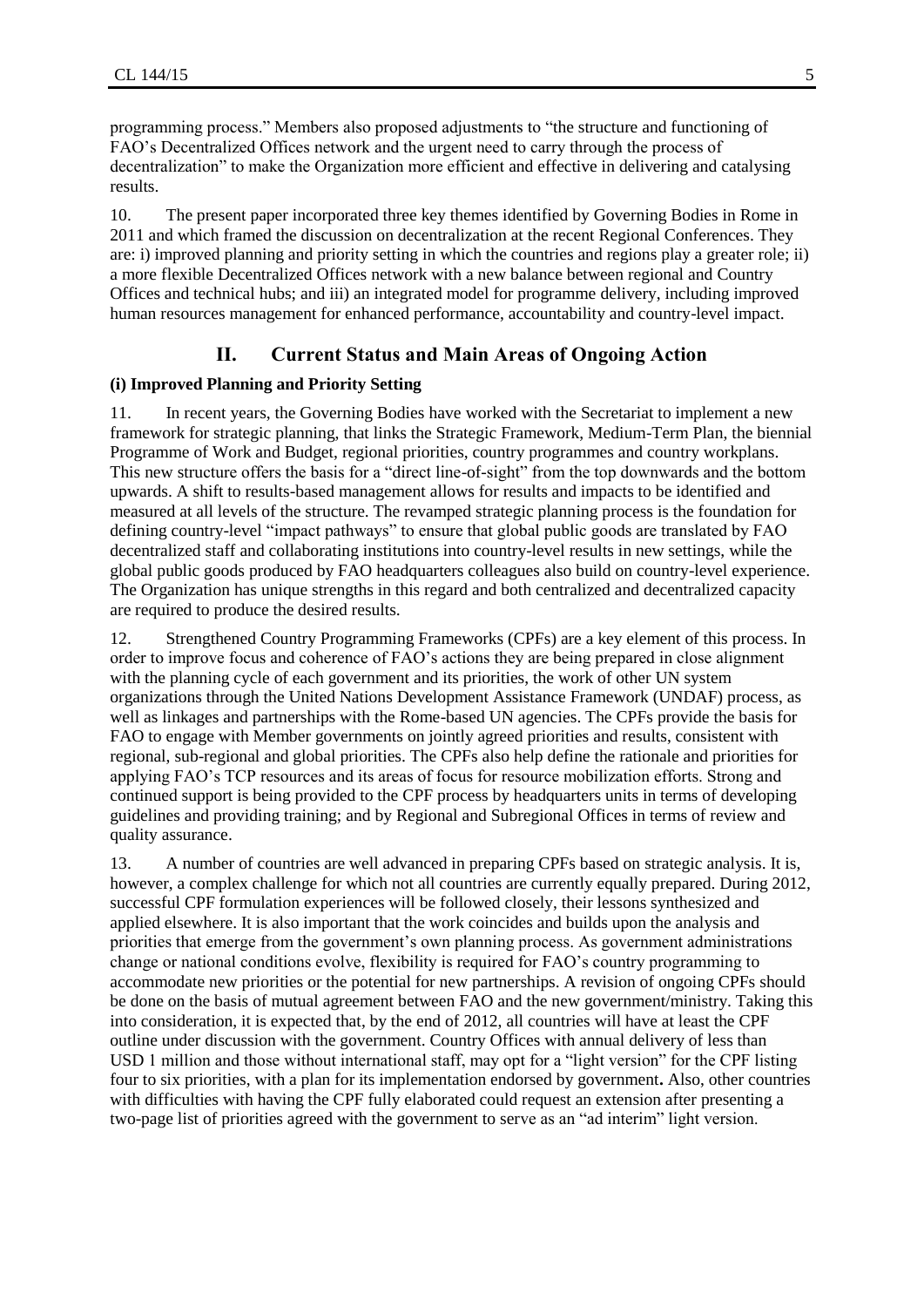### **(ii) Improvements in the Decentralized Offices Network**

14. Strengthened capacity of the Decentralized Offices is progressively being put in place to address the needs of the Member states, particularly the most vulnerable countries and populations, as well as take full advantage of the knowledge and resources that each country has to offer. This requires FAO Representatives (FAORs) of the highest quality in all countries, who are able to lead the CPF process, coordinate technical inputs, mobilize resources, form strategic partnerships and manage sizeable integrated development and emergency programmes. A guiding principle of this more flexible structure is that all of FAO's human and financial resources in a particular region must be used to ensure more efficient and effective delivery at the country level. There are also important regional and transboundary activities that will continue to be carried out by officers based in regional offices, who also play an important role in supporting county programmes.

15. An essential element of improved operations is to ensure better technical and administration backup and support to country-level operations from all parts of the Organization. The deployment of a new Global Resource Management System (GRMS) in 2012-2013 will provide all regions with improved tools to carry out delegated functions in managing field operations and supporting decision making. It will facilitate the establishment of an integrated operational unit in the Regional Office covering all field activities in the region, irrespective of the source of funding. With regard to technical support, rapid and high-quality response from all parts of the Organization to requests for guidance, clearance and assistance need to be assured. Some of the key elements for this, such as the creation of Functional Technical Networks and regular meetings of staff at regional and subregional level are already in place. However, more work is needed to change the organizational culture to give the necessary priority and attention to actions at country level.

16. The Audit Capping Report provided a summary of issues that need to be addressed at the corporate level to improve key financial and administrative controls and practices in the Country Offices, and to enable FAO to better manage its field network. The report found specifically that the Organization needs to ensure field teams are led and staffed with sufficient, well-trained individuals, with the skills mix and experience required to manage a complex programme. The Organization needs to ensure accuracy and detect anomalies, in addition to strengthening the monitoring of financial data reported by Country Offices. The Organization will ensure there are sufficient arrangements in place to monitor compliance of Country Offices with FAO's policies and procedures, and that better practices at individual offices are identified and replicated across the Decentralized Offices network.

17. The Capping Report made ten recommendations. These recommendations have been addressed by management, in particular in areas such as administrative and operational support (AOS) guidelines, fraud control plans and unliquidated obligations. Management is now actively working to disseminate, replicate and monitor the common characteristics underlying FAO's best Country Offices. OIG has indicated that successful efforts in this regard should significantly improve the internal control system of the Decentralized Office network and improve overall Organizational performance and effectiveness. OIG's Capping Report of the finance and administration reviews conducted in 2011 currently in draft will further expand on the key elements that facilitate the Representations' good management, and identify better practices at individual offices to replicate across the Decentralized Offices network.

18. This will be complemented by stronger monitoring and oversight by the Deputy Director-General (Operations), with the support of relevant units, on budgetary and operational performance. Plans to strengthen this capacity in the Regional Offices is described in more detail below.

19. Within this overall approach a number of actions to address longstanding weaknesses, most of which are ongoing and will be completed within 2012, are set out below.

### *a) At the Country Level*

20. *FAO Representatives.* It is recognized that the quality of the FAORs is critically important and a determining factor in the Organization's performance and results on the ground. A number of changes are being made to strengthen this capacity. The current FAORs and FAO Representations are under review and renewal of FAOR contracts will be dependent upon satisfactory performance, within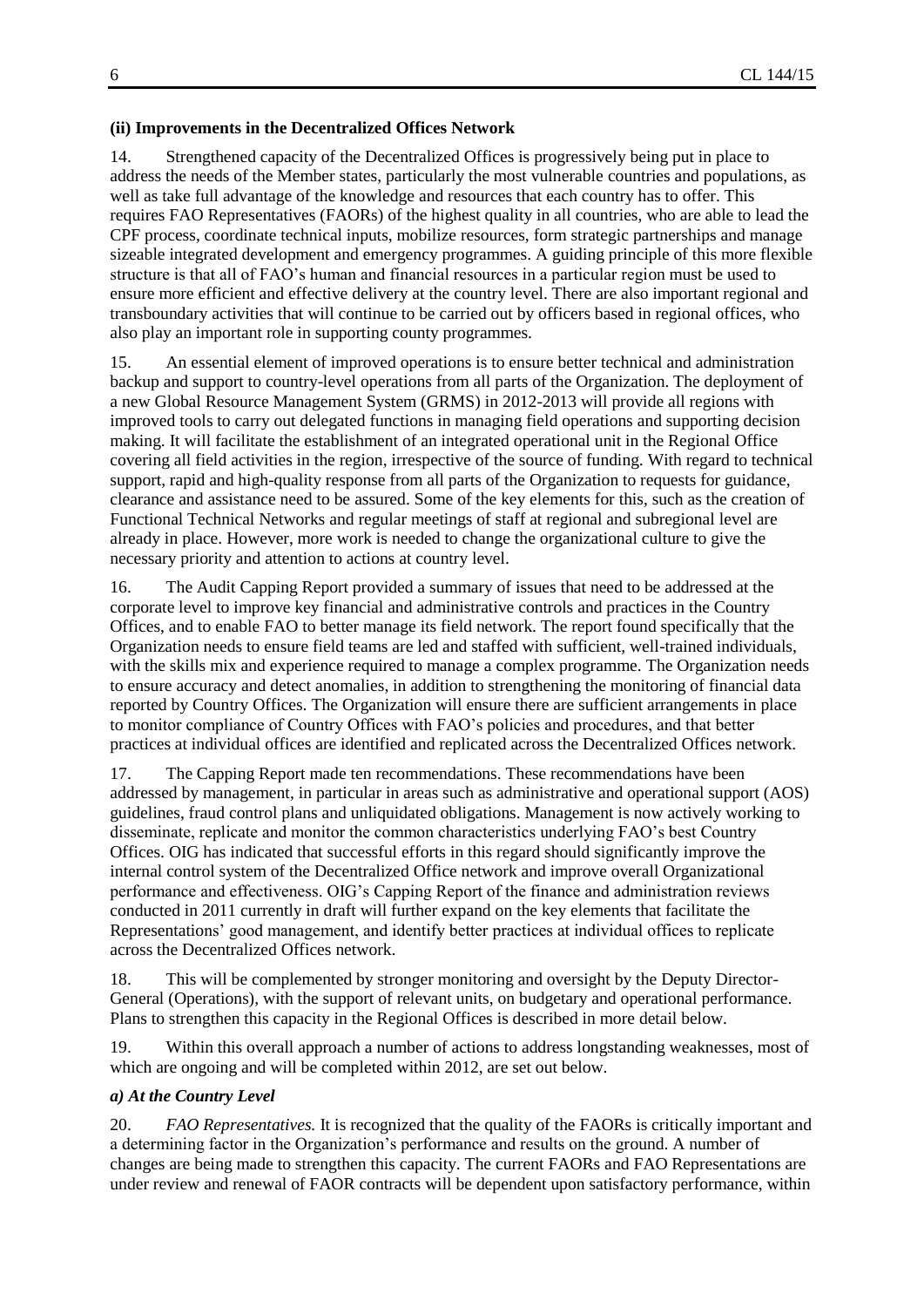an expanded performance evaluation system that includes additional elements such as the OIG audit reports. As of February 2012, the ADG/Regional Representatives and Subregional Coordinators take part in the interview panel of prospective FAORs in their region. In selecting new FAORs, preference will be given to existing staff and the posts will be integrated into the Organization's mobility and career development programmes. There will soon be a total of 15 FAORs who have served previously in headquarters and three headquarters D-level staff who have served as FAORs. Over time these numbers are expected to grow. There are also three ADG/Regional Representatives, two Deputy Regional Representatives and five Subregional Coordinators who have been FAORs.

21. The selection of all new FAORs now includes management competency testing given by an external firm. Passing this exam is not a mere formality and not all of the FAOR candidates who have gone through this process in 2012 have passed. A succession planning process is being implemented to ensure the smooth and timely transition between accredited FAORs and avoid periods without a resident Representative - a criticism highlighted in the OIG capping report on country audits. These actions are under implementation and a new Director-General's Bulletin on this has been formulated and will be issued shortly.

22. Rotation in Decentralized Offices is also encouraged beyond the role of FAORs. In the past, moving out of headquarters to work in the field was often seen as undesirable or detrimental to professional advancement. Now, however, many FAO career development paths are expected to include a rotation in a Decentralized Office. Promotions, particularly at the higher levels will take this into consideration, on a merit basis. There are a number of ways in which FAO may encourage this shift in mindset, such as the condition that work plans make interaction with field activities an explicit requirement, or that decentralized staff are included in headquarters staff evaluations, and vice versa, among others discussed below. How this is achieved will vary across departments and technical units, within Organization-wide policy guidelines. At all locations there will be a "clear line-of-sight" from global goals through strategic objectives, results and outcomes all the way to individual annual work plans. Efforts to implement these changes are currently underway and should be seen as a necessary and integral part of decentralization.

### 23. **Other actions to improve the capacity of the Country Offices**. These include:

- During 2011 the Regional Offices, with support from OSD, organized a total of 18 training  $\bullet$ courses involving some 300 staff members of Country Offices. The trainings covered a wide range of operational topics.
- $\bullet$ During the last biennium, following the revision of the delegation of authority in the procurement area and the revision of the relevant manual sections, the Organization delivered training to the vast majority of Decentralized Offices. FAORs, National Professionals and GS staff involved in procurement work have been trained.
- The number of field visits organized by OIG during the last biennium has significantly  $\bullet$ increased. This, together with enhanced reporting, has permitted the identification of both common and specific areas of weaknesses and facilitated the determination of the work required to address the weaknesses.
- Increased use of cost-sharing agreements with host governments is being actively explored, particularly in large and middle-income economies. This should open up the opportunity to reallocate resources to vulnerable countries in the same region.
- There is greater collaboration with other UN system organizations, particularly the Rome- $\bullet$ based agencies, as well as the International Financial Institutions (IFIs), the private sector and civil society at the country level. The Regional Conferences called for considerably more action in this regard and is discussed below.

24. Significant reforms take time to give full benefits, especially in organizations, like FAO, with a diversified and expanded Decentralized Offices network. Nevertheless, these actions have produced results and there are positive indicators of improvement. Implementation by the Country Offices network during the first year of the last biennium was very challenging due to the magnitude of the change and the lack of coordination in organizing the transfer of responsibilities to the Regional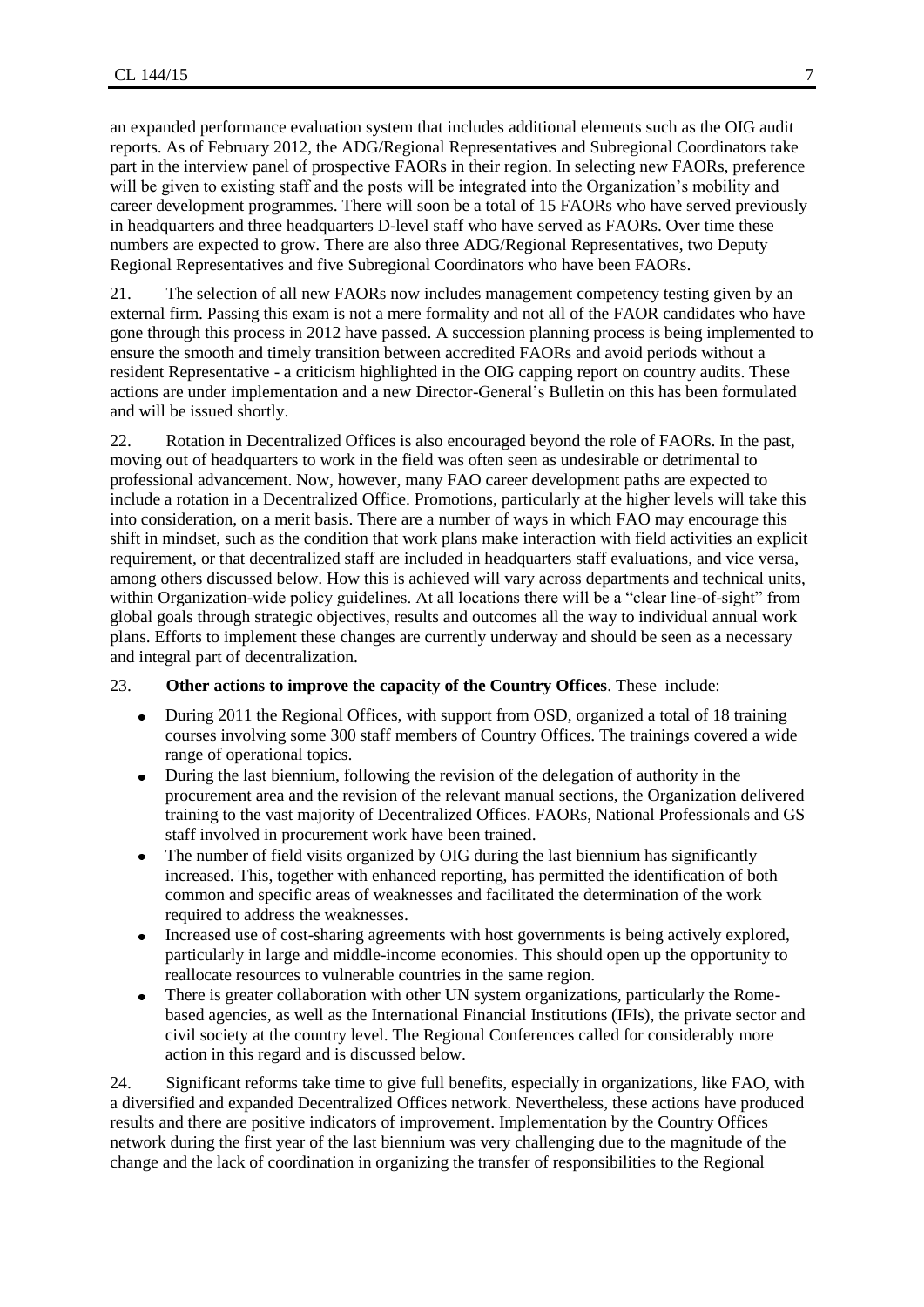Offices. However, the situation has improved during the second year of the biennium with Regional Office staff being more prepared to manage the Country Offices network under their responsibility.

#### *b) At the Regional or Subregional levels:*

25. The Regional Office serves the countries and provides support and services to the Country Offices in the region. It is the operational hub of the region, providing overall administrative and managerial support to the Decentralized Offices network, as well as providing strategic coordination, including the most efficient use of staff and resources. This strategic coordination also includes more effective policy advice and the systematic exchange of experiences between countries of the region and participation in various regional and subregional fora dealing with food security, agriculture and rural development. Most critically, the Regional and Subregional Offices act as the interface between the global knowledge management work of the Organization and its operational and field level activities. This involves facilitating the supply of knowledge and technical skills to Country Offices where it can have maximum impact, and at the same time, using operational experience to build up further knowledge and best practices. As with other aspects of decentralization, one size need not fit all and appropriate management models are being designed according to regional capacities and specificities, the number of countries to be serviced and the size of the field programme. Nevertheless, certain common approaches are required across all the Regional Offices so that the management and oversight of financial and human resources is done adequately and in an integrated manner, following standard procedures. More specifically:

- Units for planning, monitoring and oversight are envisaged in all the Regional Offices, with responsibility for all the financial and programmatic resources, regardless of their origin. Each Regional Office will have a minimum number of staff assigned to carry out these common functions. Not all Regional Offices currently have the required minimum and these gaps will be filled, as discussed in more detail below.
- The ADG/Regional Representatives are being empowered in several ways: politically they take the lead in representing the Organization in their region and, as managers, they are responsible for the Country Offices network in their region. Since February 2012 they are involved in the selection of FAORs and are responsible for the performance evaluation of the FAORs and their offices.
- As FAO moves to refine its core functions and strategic priorities focused more on crosscutting themes for execution at the global, regional and country levels, it is important to have a critical mass of technical expertise in multidisciplinary teams that are able to interact easily with each other. While keeping this in mind, technical posts and technical staff may be allocated to different duty stations within the region and depending on the priorities and changing needs of countries or groups of countries.
- The job descriptions of these technical staff will be amended to clarify that their primary function will be to support country-level actions guided by CPFs, subregional and regional priority frameworks, and higher-level strategic frameworks of the Organization.
- In order to ensure enhanced technical skills at regional and subregional level, the outposted technical officer scheme for FAORs is being ended and the technical positions in Regional/Subregional Offices which were being used to fund FAOR positions are being progressively restored. In some cases, based on the analysis of priorities and existing capacity, some of the posts will be reassigned.
- Current Subregional Offices may become technical hubs in the sense that they will no longer have a strict subregional coverage. Country Offices could thus access technical support from any of the technical hubs located in the region. Given the relatively small size of the Subregional Office technical teams, however, support to the countries of the subregion will continue to be given priority.
- Much greater use of partnerships and integration of FAO's programmes with regional and subregional bodies and programmes is given high priority (discussed in more detail below).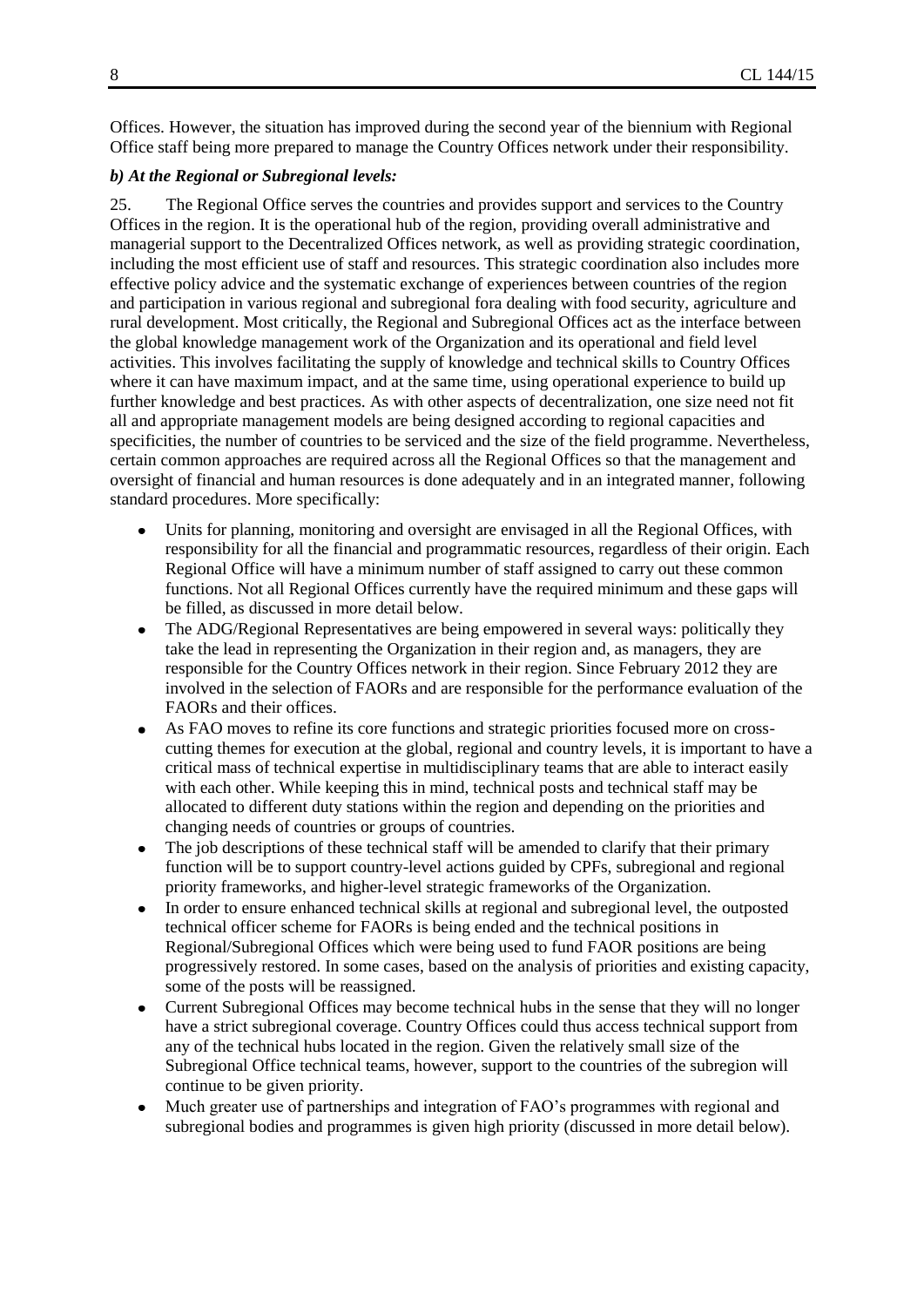### *c) In general:*

 $\overline{a}$ 

- 26. Other actions that are being implemented include:
	- Increased flexibility is being provided to Regional Offices through enhanced use of non-staff contractual instruments, increased recruitment of national experts, junior professionals, volunteers, and South-South Cooperation experts/technicians. In addition, the Organization will expand its agreements with national and international universities and research centres for the provision of fellows/volunteers.
	- FAO Country Representatives, ADG/Regional Representatives and Subregional Coordinators  $\bullet$ are being empowered to undertake more operational responsibilities, which will require a higher level of delegated authority and training, especially with regard to procurement, as well as improved integration with corporate financial and administrative systems.
	- Guidelines for the provision of AOS to projects, and the allocation of project support cost recoveries, have been revised to ensure that Decentralized Offices have the flexibility and operational capacity to provide AOS services to projects that they support.
	- A high-level assessment of the Organization's present system of accountability and internal  $\bullet$ controls was carried out with the assistance of an external consultant during 2011 and the resulting report advised on how to strengthen and formalize FAO's accountability and internal control framework to hold managers and staff accountable for their decisions and actions. Management is currently considering how best to proceed with development and implementation of such accountability framework, considering also related resource requirements.

### **(iii) An Integrated Model for Programme Delivery**

27. Integrated programme management is required to ensure results and accountability in a coherent manner for all FAO's programmes and projects at the country level. This includes the integration of development, emergency and rehabilitation activities, as well as more strategic use of TCP resources, enhanced fungible use of resources allocated to regions and a build-up of synergies with the work of other UN agencies, particularly the Rome-based agencies.

28. FAO is one of the few organizations having a mandate that covers the full spectrum from emergency response, through rehabilitation, to development and institutional capacity building. The responsibility, management and accountability for operations related to emergency and rehabilitation activities is being transferred from the Director, Emergency Operations and Rehabilitation Division (TCE), to the Decentralized Offices, under the overall authority of ADG/Regional Representatives.

29. With the integration of the emergency and development programmes at country level, Country Offices will be fully in charge of the project cycle management, country cluster coordination, and resource mobilization<sup>1</sup>. FAORs will be the managers and budget holders of all national projects and programmes that will be formulated and implemented in the context of the CPF, thereby ensuring greater synergy and impact. Regional and/or Subregional Offices will have the responsibility of the organization of immediate emergency response (levels 1 and  $2^2$ ), preparation of appeals, organization of logistics, operational backstopping, resource mobilization and – as for Country Offices – budget holder responsibility for regional/subregional projects. The role of TCE will shift from operational management to liaison and humanitarian policy coordination, early warning coordination, crisis management, level  $3<sup>3</sup>$  surge capacity, capacity assessment/strengthening/development, advocacy,

<sup>&</sup>lt;sup>1</sup> Fundraising will primarily have to take place at Country Office level with support from the Regional Office and TC department.

 $2^2$  Level 1: National capacity of FAO Country Office is sufficient to support Member States in meeting the needs of the affected population in the area of food security and agriculture.

Level 2: National Member State and FAO capacities are surpassed or crises/threats affecting more than one country within a single region, requiring support from SRO, RO, and potentially FAO HQ.

 $3$  Level 3: National, subregional and regional capacities are overwhelmed, requiring FAO full corporate support.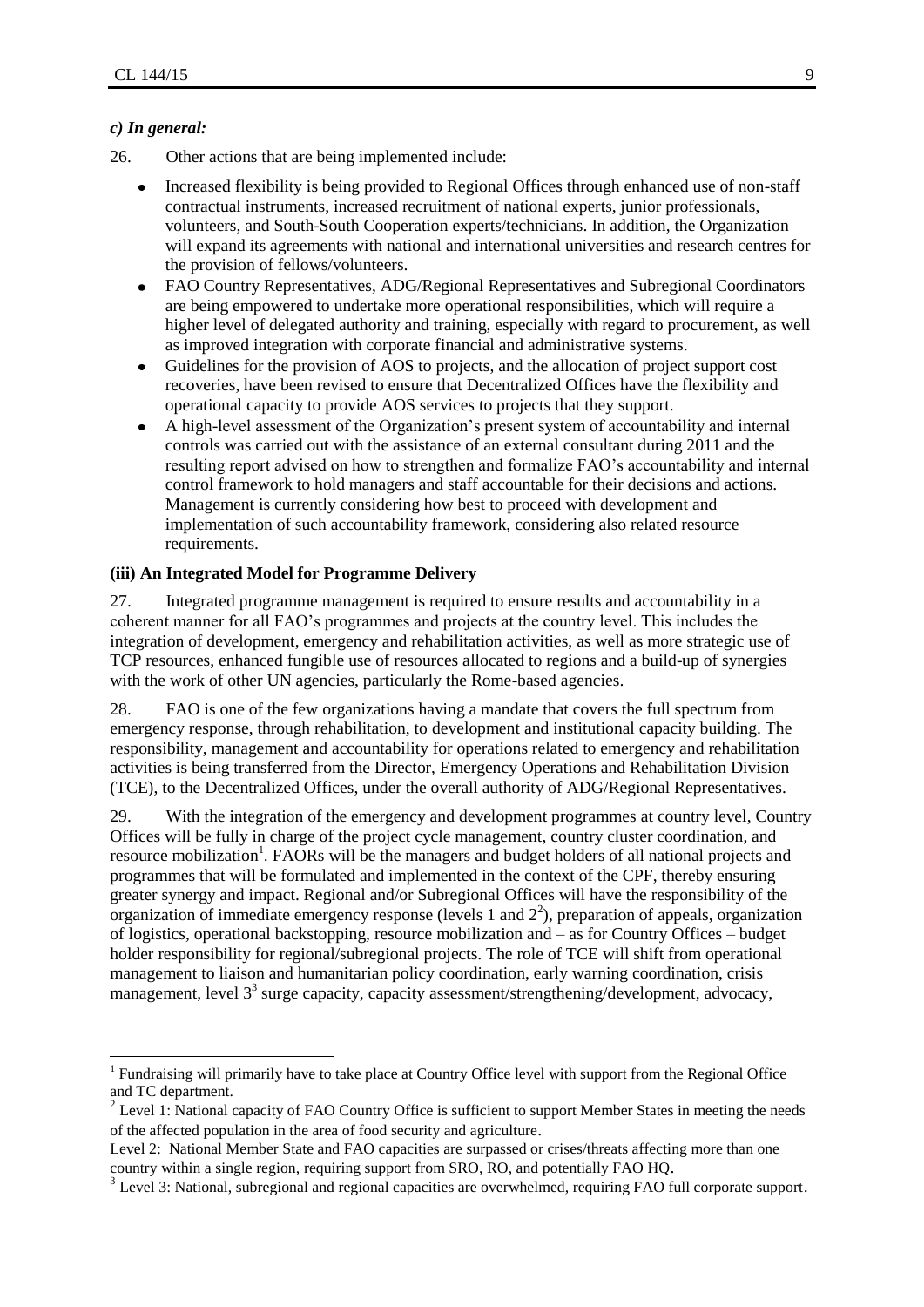contribution to strategic planning, support to programming, overall coordination and monitoring, quality control, humanitarian policy and interagency collaboration.

30. This transition requires building capacity in the field for delivering one integrated emergency, development and policy assistance programme under a single authority, together with the necessary operational and accountability framework. The target date to complete the roll-out of this new management model is June 2013 as per the below diagram.

| Region/Country                | 2012    |          |                 |                 | 2013            |                 |                 |              |
|-------------------------------|---------|----------|-----------------|-----------------|-----------------|-----------------|-----------------|--------------|
|                               | 1 st    | $2^{nd}$ | 3 <sup>rd</sup> | 4 <sup>th</sup> | 1 <sup>st</sup> | 2 <sup>nd</sup> | 3 <sup>rd</sup> | $4^{\rm th}$ |
|                               | Quarter | Quarter  | Quarter         | Quarter         | Quarter         | Quarter         | Quarter         | Quarter      |
| First batch of<br>Countries   |         |          |                 |                 |                 |                 |                 |              |
| South and Central<br>America  |         |          |                 |                 |                 |                 |                 |              |
| Europe                        |         |          |                 |                 |                 |                 |                 |              |
| North Africa and<br>Near East |         |          |                 |                 |                 |                 |                 |              |
| Asia                          |         |          |                 |                 |                 |                 |                 |              |
| Africa and the<br>Caribbean   |         |          |                 |                 |                 |                 |                 |              |

*Time frame 2012-2013*

31. The integrated country programme under the single authority of the FAOR requires an adequate logistic and administrative set-up. Wherever the conditions require it, an integrated operations unit will be set up where the operational staff of the Country Office is merged with the emergency staff to address all operational aspects of the integrated programme, while keeping the specificities required to handle emergency responses efficiently. The new model will be adapted to the country context, with a structure designed accordingly, i.e. i) countries mainly facing development issues with small-scale emergencies; ii) countries mainly engaged in humanitarian or protracted crisis; iii) countries without any programme which may face sudden-onset crisis; iv) countries having to address both development and humanitarian challenges. Depending on the size and composition of the country programme, decision on the Country Office will be taken by the ADG/Regional Representative upon submission of a substantiated proposal by the FAOR in consultation with the Office of Support to Decentralization (OSD) and TCE. The FAOR will be able to rely on human resources funded from assessed contribution and extrabudgetary resources. If conditions require it, and resources allow it, a temporary position of Deputy FAOR will be considered. In countries facing protracted crises or complex humanitarian situations, the title of this post will be Deputy FAOR/Coordinator of FAO Emergency Response.

32. To strengthen FAO's emergency response capacity and advocacy role, FAO's Subregional Offices may have teams<sup>4</sup>, strategically located temporarily in the nearest humanitarian hub. These teams will, under the overall supervision of the Subregional Coordinator, provide technical support to emergency activities in various countries, support subregional resource mobilization efforts especially with regard to humanitarian activities and advise management on crisis risk and response.

33. Implementation of this aspect of decentralization is progressing well in South and Central America as well as in the first batch of countries for completion by end of June 2012. Initial actions

 4 Including, for example, for the Emergency Centre for Transboundary Animal Diseases (ECTAD)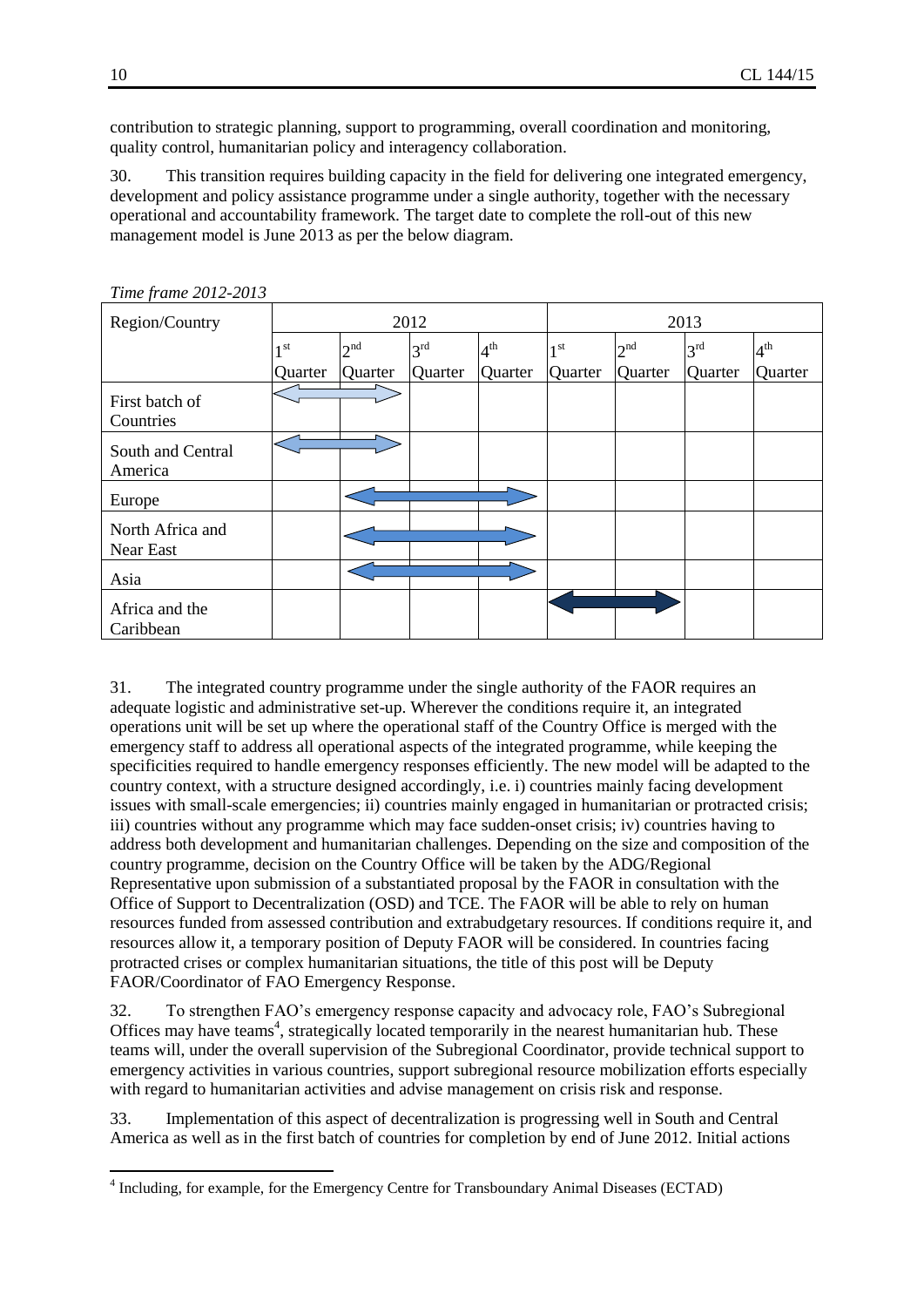have been taken for Europe, Asia, North Africa and Middle East to ensure a successful transfer of responsibility by the end of 2012. Full roll-out will be achieved by mid-2013.

### **Strengthened Technical Capacity**

34. Most of the actions discussed in this paper deal with the operational and management issues of decentralization that are designed to lead to enhanced performance, results and impact at the county level. Nevertheless, strengthening technical capacity of both headquarters and Decentralized Offices is required, as is the integration of the work at all levels. As mentioned above, the strategic planning process now underway will have impact on how resources are applied to the work programmes at all levels of the Organization and will lead to less organizational fragmentation and to more programmatic integration around fewer common, agreed priorities. In addition, each Region and each technical department is addressing the technical strengthening of the Decentralized Offices in somewhat different ways. For example, the Asia and Pacific Region currently has two outposted technical officers, in Agriculture and Economics, and will soon have two more to work on statistics and fisheries programmes. These represent non-permanent transfers of technical staff that are mutually beneficial to the headquarters departments and to the Regional Office. More examples like these are expected in the coming years. In all cases, the work and its monitoring and reporting need to be linked directly with the reviewed strategic framework and new medium term plan. The Decentralized Offices will need to have the capacity to play their essential role in this process.

### **III. Actions Arising from the Regional Conferences**

35. The Regional Conferences considered general decentralization issues as well as more specific proposals for each region. In general terms, all Regional Conferences strongly endorsed the principles of decentralization and saw it as an essential means to improve delivery to Members at country level. Regional Conferences also endorsed the general principles and approaches for improved planning and priority setting; a more flexible Decentralized Offices network; and an integrated model for programme delivery.

36. Beyond the endorsements of the general proposals, discussions at the Regional Conferences and the Members' calls for further action coalesced around three major themes, all of which represent fundamental elements of the Organization's decentralization process to improve performance, results and impact at the country level. Each Regional Conference had somewhat different formulations and proposals in these areas but there was notable consensus. These themes are:

- The need for greater empowerment of Regional and Country Representatives and Subregional Coordinators to speed up and simplify approvals and other processes, in order to deliver timely support and results. These aspects flow directly from the internal changes outlined above.
- Strengthened technical capacity of FAO in the countries and regions, the need for a greater  $\bullet$ presence and effectiveness in supporting policy reforms, and the related overarching need for better planning, monitoring and reporting on the corresponding results and impact.
- Partnership and much greater and more sustained interaction with others along a number of  $\bullet$ fronts. These include greater integration with regional economic integration bodies and other regional programmes, and partnerships with civil society and the private sector. It also requires making much more creative and effective use of what the countries have to offer in terms of South-South Cooperation and other forms of working together, with FAO facilitation, to share knowledge, experience and resources.

37. The general decentralization issues were endorsed as follows:

38. **Improved planning and priority setting**. All Regional Conferences discussed FAO activities in their regions and agreed on a set of priorities, including in some cases for subregion or groups of countries. For the first time civil society organizations were involved in this process in a systematic manner. While further improvements in the priority setting process will continue to be made through the preparation of high-quality CPFs, better use of the outcomes of regional technical commissions, and enhanced collaboration and coordination with IFIs and other resource partners, the process so far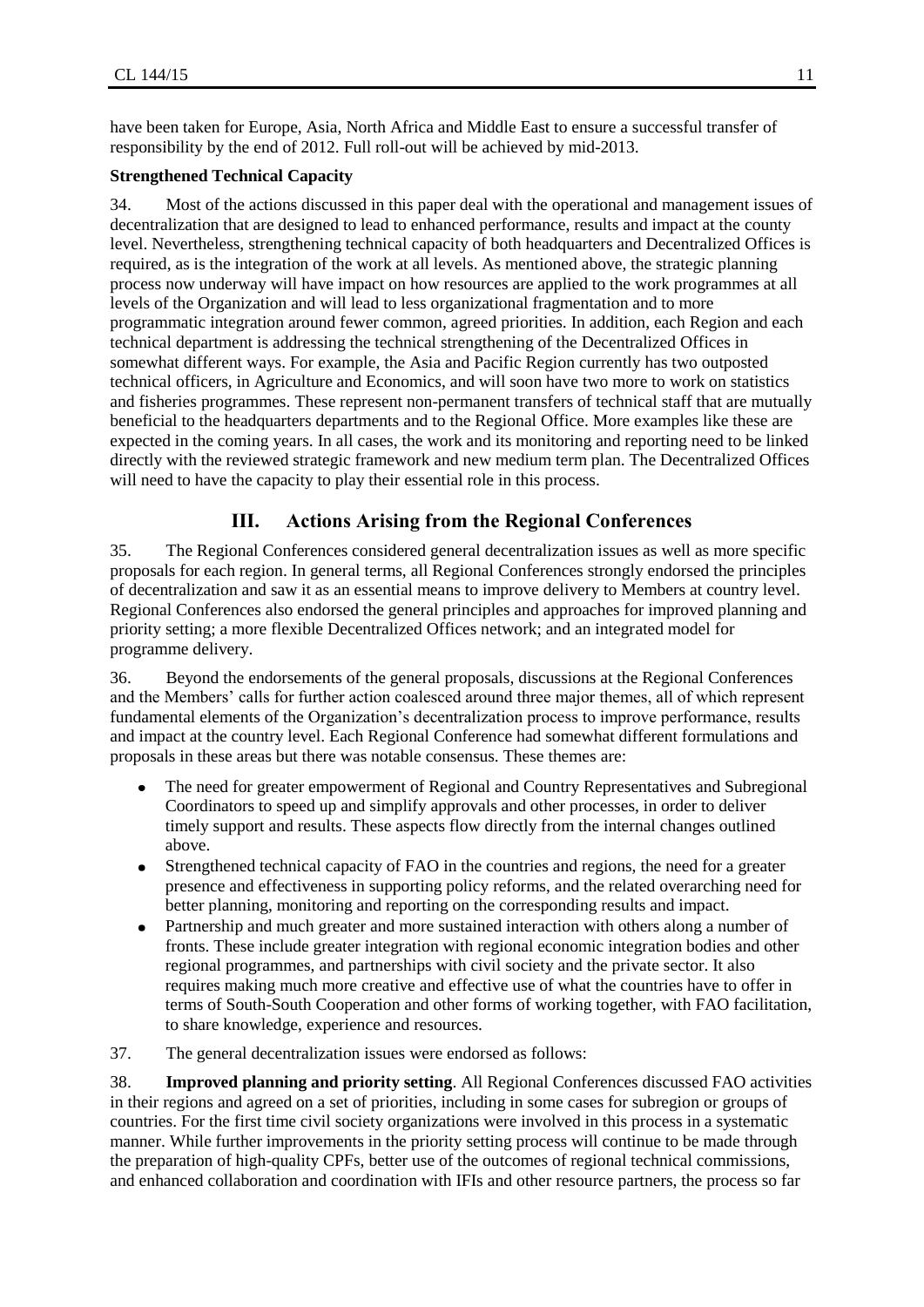has set a good basis for a renewed FAO that can better meet Members' needs related to food and nutritional security. This will be done through the use of the various new tools and instruments developed in the last few years, such as the resource management and partnership strategies and the guidelines for country planning, as part of a package of actions in response to the IPA and other independent evaluations.

### 39. **A more flexible Decentralized Offices network with strong Country Office leadership**.

The Regional Conferences agreed that a more needs-oriented Country Offices network is required and that strengthened technical skills are needed to support them. The Regional Conferences also called for a strengthening of field presence in some cases that is necessary for enhanced country impact. It was also emphasized that improved human resources management related to the field staff is needed together with mobility, training and the use of more innovative instruments.

40. **An integrated model for programme delivery**. The Regional Conferences endorsed proposed measures for a better integration of programme and project delivery, including integration of emergency and development activities; more strategic use of TCP resources and a build-up of synergies with the work of other UN agencies, particularly the Rome-based agencies.

41. **Reallocation of resources within the Decentralized Offices network**. The post review that was carried out by the knowledge and operational arms at headquarters is now underway at the Regional Offices and will now be accelerated following the headquarters review. Time constraints did not permit the conclusion of these regional reallocation proposals by the deadline for the current paper but the Regional Offices are committed to doing so and making the best use of existing resources as a first step in rationalizing budgetary allocations. This pending action will be informed by the discussion of regional priorities at the Regional Conferences and progress in the overall strategic planning process.

42. **Specific actions arising that have additional cost implications**. The actions that have incremental cost implications fall into two categories. The first refers to those actions, outlined above, that seek to correct longstanding shortcomings of the ongoing decentralization process. The second category refers to those actions that enhance partnerships or strengthen the work of specific subregions. The estimated aggregate cost of both of these categories of changes is USD 10.4 million , which amounts to roughly half of the reallocations set out in the further adjustments to the PWB (CL 144/3).

43. The first set of actions includes i) management and oversight of human and financial resources; ii) the integration of emergency, rehabilitation and development work, and iii) the progressive elimination of the outposted technical officer scheme to cover FAORs. More specifically, the following actions are proposed:

- As part of this process, each of the Regional Offices will have a common model operations support unit for handling all of the resources available in an integrated manner. Not all of the Regional Offices have sufficient staff for this purpose and, for example, a Strategy and Planning Officer post will be added in the Regional Office for Latin America and the Caribbean (RLC), a Human Resources Officer post in the Regional Office for the Near East (RNE) and the Human Resources Officer post in the Regional Office for Africa (RAF) will be upgraded to fulfil this role.
- Most of the changes required in the integration of emergency, rehabilitation and development operations are cost neutral, but the process places new demands on two Country Offices in particular that have so far been managed as Emergency Coordination Units rather than FAO Representations (Guatemala and Somalia). Most of the costs of these offices will continue to come from extrabudgetary resources but the integration of the work as "One FAO" and "One Office" requires some partial funding from the Regular Programme.
- The outposted technical officer scheme for FAORs will be phased out, restoring technical  $\bullet$ positions in Regional/Subregional Offices that are being used to fund FAOR positions.

44. The second category contains actions specific to each Region that are outlined below. In addition, it is recognized that increasing partnerships and collaboration with civil society and the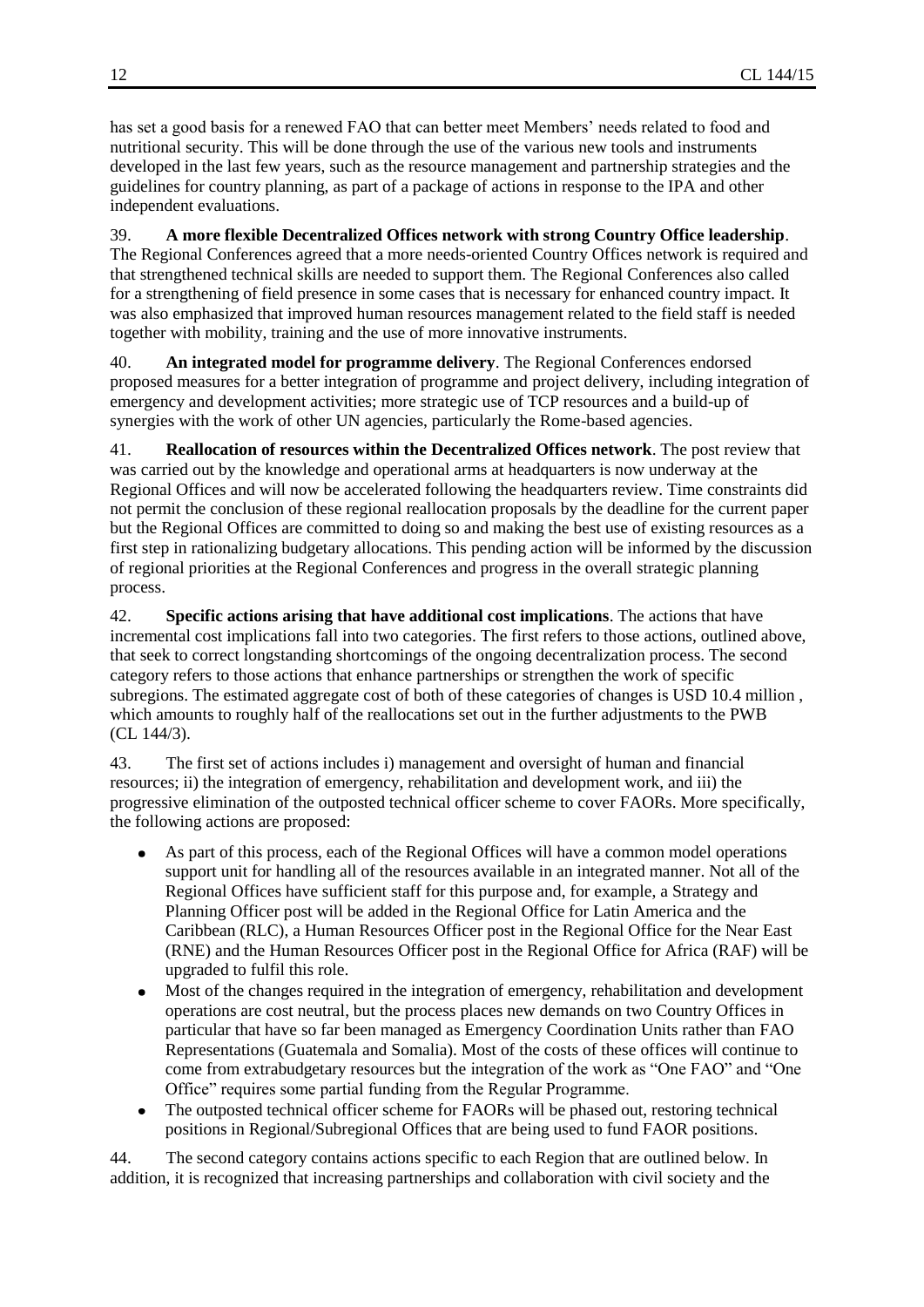private sector is a high priority across the Organization and these actions should be fully incorporated into the normal work routines of all FAO units. Nevertheless, in order to move quickly and have someone in place whose job it is to make things happen, the position of Partnership Development Officer will be created in each of the Regional Offices. These positions will be funded for two years from non-staff resources, ideally by relatively younger professionals, preferably with experience in the private sector and civil society.

### **Specific Actions by Region**

### **Africa**

45. There were four specific decentralization topics of particular importance that arose in the Regional Conference for Africa. They are: i) strengthening the collaboration and more active, sustained engagement with the African Union (AU) and the African Regional Economic Communities (RECs); ii) strengthening the systematic collaboration and partnerships with civil society organizations; iii) adjusting the composition and location of decentralized technical support teams; and iv) strengthening the capacity of the Regional Office for Africa (RAF) to develop regional strategies and plans and to monitor the implementation of country and regional programmes.

- 46. Concretely, the following changes are proposed:
	- To reinforce collaboration with the AU and the United Nations Economic Commission for  $\bullet$ Africa (UNECA):
		- $\triangleright$  Upgrade the position of the Subregional Coordinator/Representative to the AU and UNECA;
		- $\triangleright$  Create a post of Programme and Partnership Development Officer to work with the AU and UNECA;
		- $\triangleright$  Shift existing resources to a post of Programme Officer to strengthen the relationship with the host Country.
	- To reinforce collaboration with the Intergovernmental Authority on Development (IGAD) in Djibouti:
		- $\triangleright$  Modify the terms of reference of the FAOR to reflect this new role;
		- $\triangleright$  Move to Djibouti the Livestock Officer from the current Emergency Coordination Regional Office based in Nairobi, Kenya.
	- To reinforce collaboration with the Economic Community of West African States  $\bullet$ (ECOWAS):
		- $\triangleright$  Modify the terms of reference of the FAOR in Nigeria to reflect this new role.
	- To reinforce collaboration with the New Partnership for Africa's Development (NEPAD) and expand South-South Cooperation Programmes with South Africa:
		- $\triangleright$  Modify the terms of reference of the FAOR in South Africa to reflect these new roles;
		- $\triangleright$  Shift existing resources to have a Policy Officer post located in that Office.
	- To reinforce collaboration with the Southern African Development Community (SADC):  $\bullet$ 
		- $\triangleright$  Create a post of Programme and Partnership Development Officer to be based in the SADC Office in Gaborone, Botswana.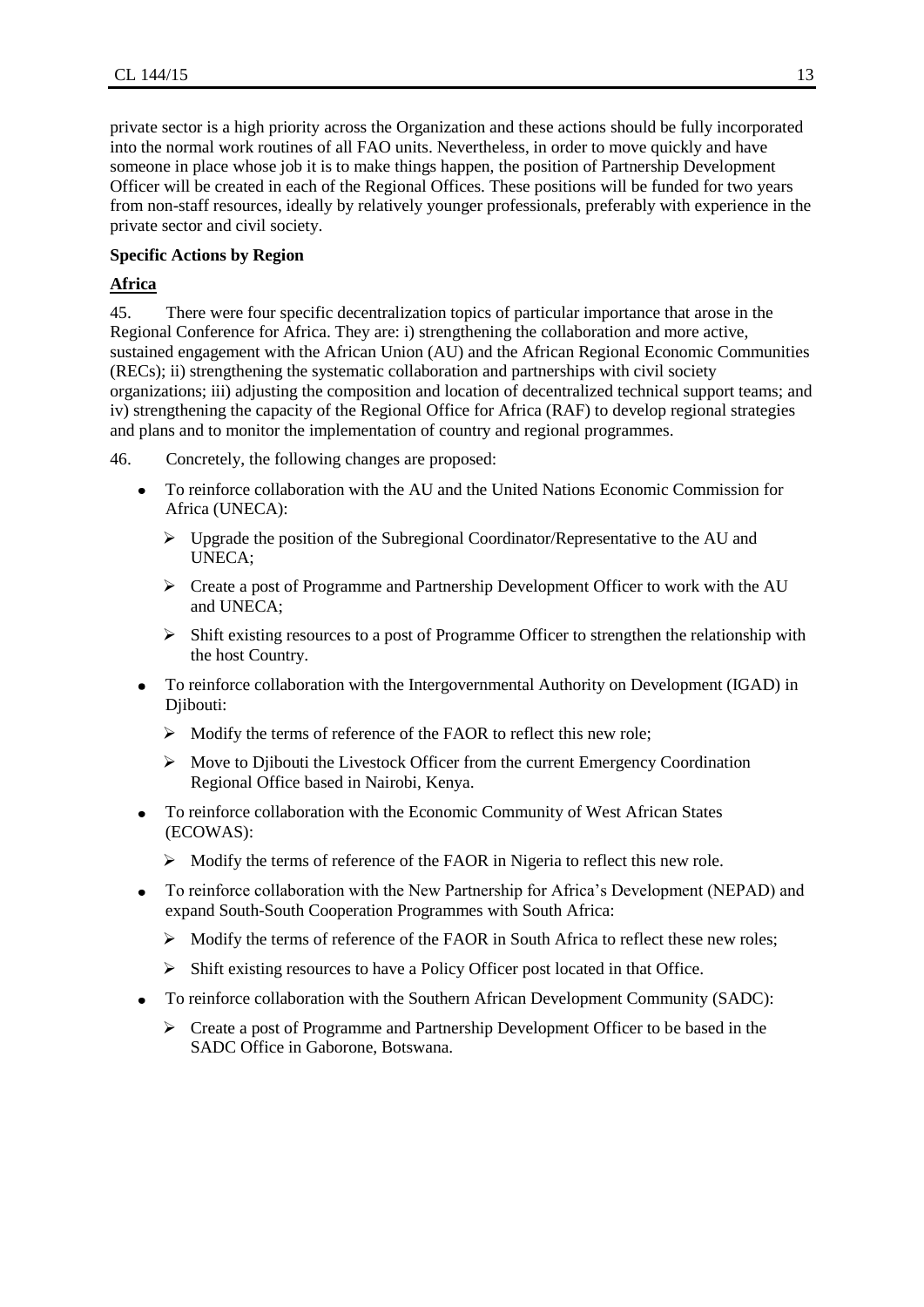47. In addition to the changes outlined above on the integration of development, rehabilitation and emergency operations, the following actions were requested at the Regional Conference:

- To place the staff from the Emergency Regional Offices based in Dakar, Johannesburg and Nairobi under the functional responsibility of the Subregional Offices, and consider their physical relocation as well;
- With a mix of internal and external resources, to create a small unit of staff in the FAO Offices of Dakar, Johannesburg and Nairobi, under the direct supervision and responsibility of the respective FAORs, for resource mobilization and advocacy;
- In line with the practice of other UN Agencies and as called for by the Regional Conference  $\bullet$ for Africa, to re-open the dormant FAO Country Office in Somalia, which currently exists as an emergency coordination unit with an Officer-in-Charge. As at present, a large portion of the costs of the Office will be covered by project inputs and AOS, but following integration of the emergency and development operations some regular programme funding will be required for partial coverage of the FAOR and Assistant FAORs.

48. In order to rationalize the composition and location of technical support throughout the region, including FAO regular and project staff and national and regional expertise in collaborating institutions the Regional Office working with headquarters Technical Departments will:

- Identify and strengthen the network of professionals working for and in collaboration with  $\bullet$ FAO throughout the Region;
- Review the skills mix and location of the FAO-funded technical staff according to the agroecological characteristics and the country and subregional programme frameworks.

49. During the second semester 2012 it is planned to merge the Subregional Office for West Africa (SFW) and the Regional Office for Africa (RAF) based in Accra, Ghana, once the legal implications have been dealt with appropriately. This will entail:

- Abolishing the role of Subregional Coordinator, to be replaced by the role of a Deputy Regional Representative serving as FAOR Ghana;
- Creating a technical hub in Abuja, Nigeria, providing necessary technical assistance to  $\bullet$ countries and strengthening the relationship with ECOWAS.

### **Europe and Central Asia**

50. In line with the priorities identified, the Regional Conference for Europe discussed challenges: i) partnership development in middle-income countries that would also serve as stimulus for expanded South-South Cooperation; ii) establishing FAO offices in two countries with the greatest need for technical cooperation; and iii) the creation of (national) Assistant FAOR posts for two other priority countries with the greatest needs.

51. To reinforce the collaboration with middle-income countries in the Region and the development of South-South Cooperation and other collaborative technical programmes, the Regional Office for Europe and Central Asia (REU) plans to:

Fund a post of Programme and Partnership Development (or FAOR, depending on the host  $\bullet$ country agreement) with additional costs coming from host country contributions, project inputs and AOS in Azerbaijan, Kazakhstan and Turkey;

52. To address the needs for technical cooperation in the countries identified as top priorities:

- Fund the posts of FAORs in Kyrgyzstan and Tajikistan, also under the assumption of host  $\bullet$ country cost sharing, the use of project inputs and AOS as the programme develops; and
- Fund national Assistant FAOR posts in Uzbekistan and Moldova.  $\bullet$

### **Asia and the Pacific**

53. With regard to the technical capacity in the Region, in addition to the voluntary outposting of technical officers mentioned above, in line with the proposed end of the outposted technical officer scheme for FAORs, it is proposed to restore to the technical programme of the Region (but not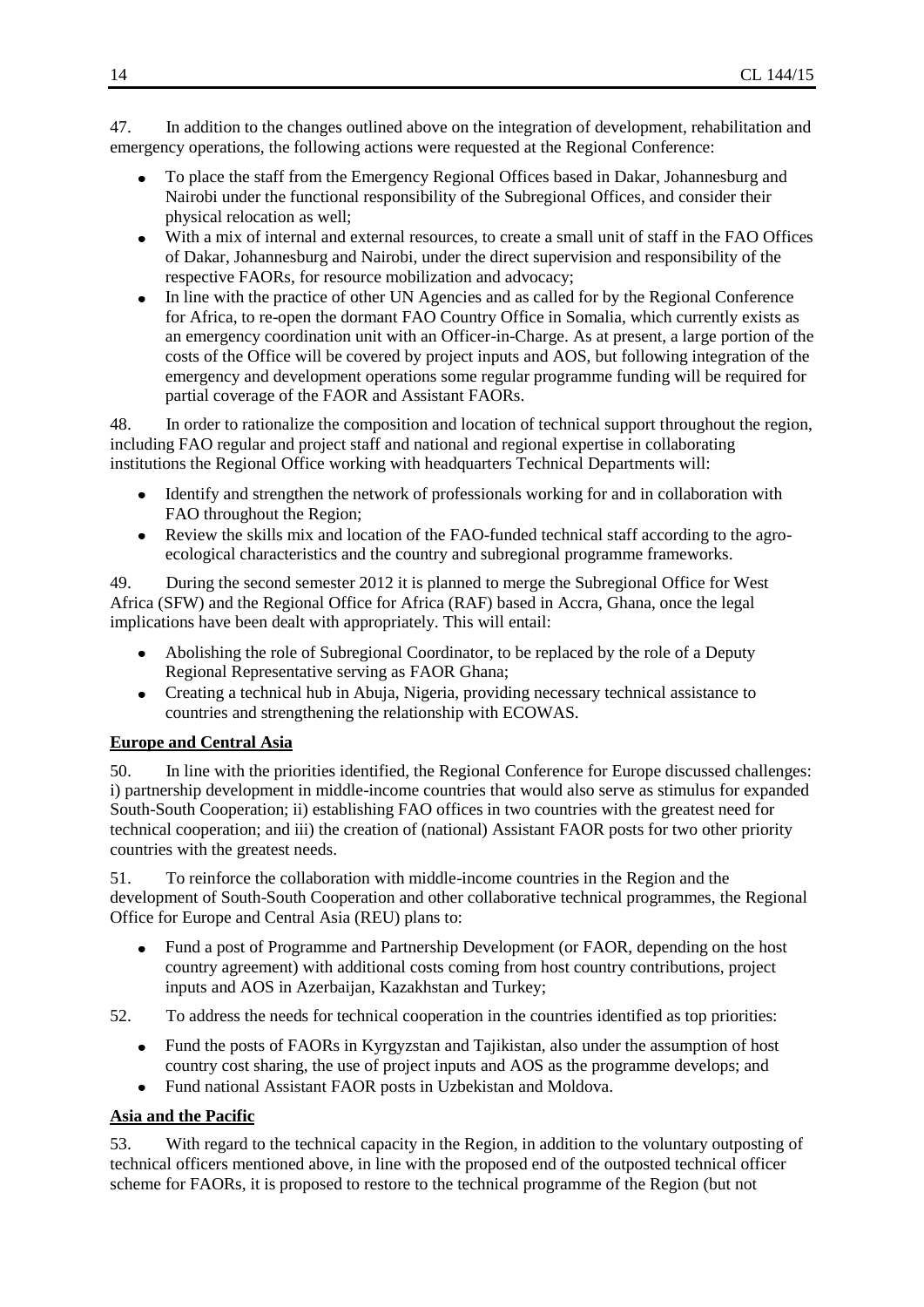necessarily for the Regional Office for Asia and the Pacific (RAP)) the funds that had been temporarily utilized by the Country Offices network (equivalent to two P-4 level posts and one at P-5 level).

- 54. In addition, based on the priorities identified at the Regional Conference:
	- For more effective coverage of the Pacific Islands and Papua New Guinea (where substantial  $\bullet$ project funding exists):
		- $\triangleright$  Fund a post of Programme Development Officer in Papua New Guinea, to be based in the UN Resident Coordinator's Office or in an appropriate government ministry, with additional funds coming from the existing Reducing Emissions from Deforestation and Forest Degradation (REDD) project and others currently under development;
		- $\triangleright$  Create national Assistant FAOR posts in four of the Pacific Island countries with the greatest need;
		- $\triangleright$  Create a new Marine Resources Management post at the P4 level in the Subregional Office for the Pacific Islands (SAP).
	- For more effective programme development and delivery in two other priority programme  $\bullet$ countries:
		- $\triangleright$  Add temporary positions of Programme Officer or Deputy FAOR in Mongolia and the Democratic People's Republic of Korea, with additional host country cost sharing, use of project resources and AOS, with the assumption that at the end of the biennium a significant portion of the positions' cost will be covered by external resources.

### **Latin America and the Caribbean**

55. For the Latin America and Caribbean Region, the Conference endorsed the strategic priorities and the general decentralization proposals and called in particular for greater emphasis on South-South Cooperation, partnerships with civil society and the private sector, and policy support for the region. With this in mind, a new post of Policy Officer has been created in the Subregional Office in Panama, reallocating existing FAO resources available from the elimination of a similar level post in the Liaison Office in Washington. A similar post is required for the Caribbean subregion. The Regional Conference called for greater support to Guatemala, one of the countries with high food insecurity. In line with the other regional conferences, it also called for better planning, monitoring and reporting on the regional programme and its alignment with other regional and subregional action plans and agreements.

- 56. Consequently, plans call for:
	- Funding the post of FAOR for Guatemala, merging with the role of Emergency Coordinator  $\bullet$ that currently exists, with an assumption of host country cost sharing, the use of project inputs and AOS;
	- Creating the post of Policy Officer for the Caribbean.
	- Creating the post of Strategy and Planning Officer for RLC.

### **Near East**

57. The Regional Conference for the Near East met from 14 to 18 May 2012 and its recommendations, which had not been finalized at the time that the present document was submitted, will be duly incorporated. Notwithstanding what may be agreed, it is expected that the Regional Conference will likewise endorse the need for a Strategy and Planning Officer and a Partnership Development Officer in the Regional Office for the Near East (RNE). In the Senior Officers Meeting of the Regional Conference for the Near East, the participants appreciated the proposal of ending the outposted technical officer scheme that currently covers the posts of three FAORs, to be replaced by three Assistant FAORs, with the remaining funds used to strengthen the technical programme. This change is expected to be cost neutral.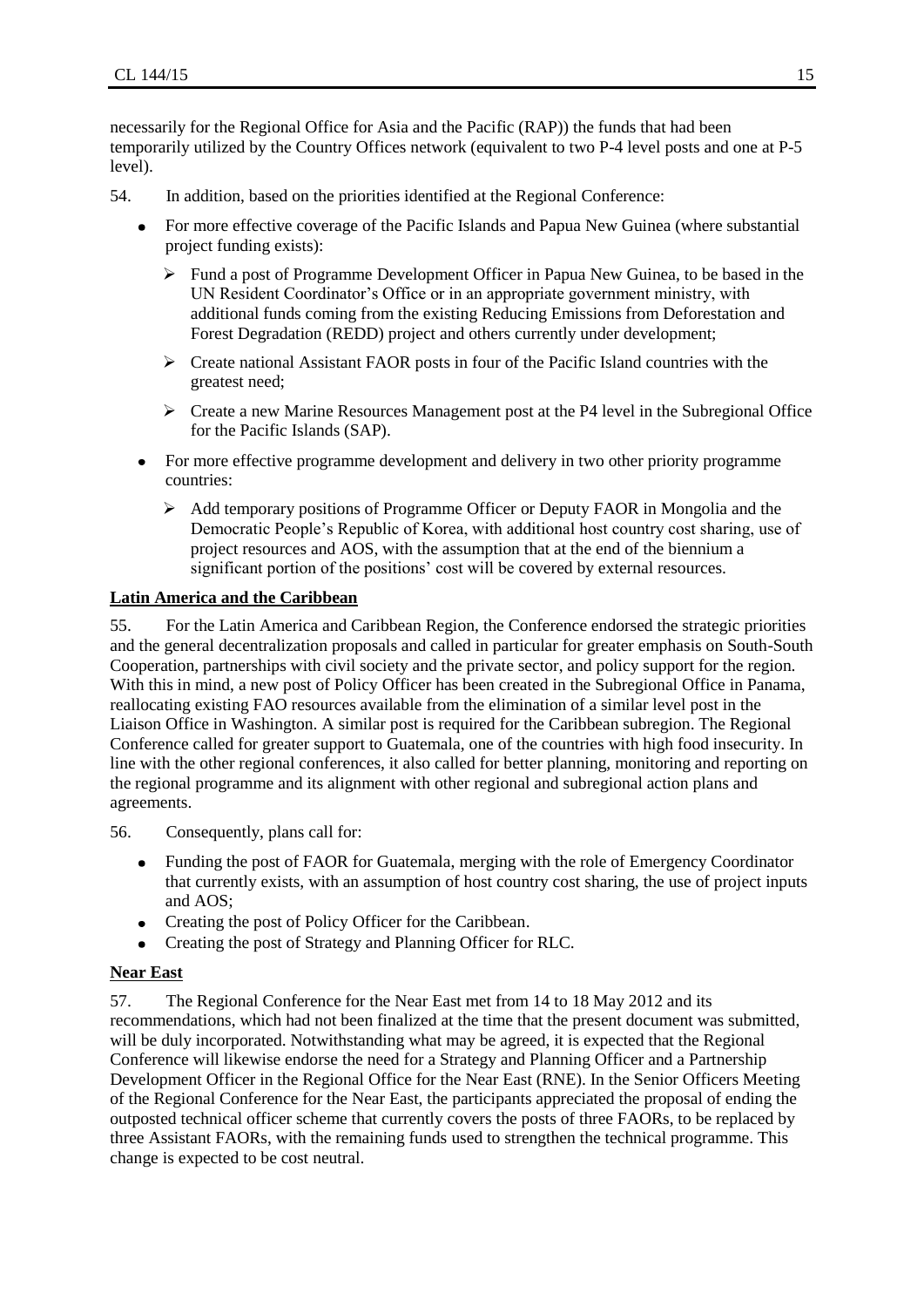### **Resources and Implementation**

58. As indicated, in some cases the changes proposed imply creating posts, for example to end progressively the outposted technical officer scheme for FAORs and restore technical positions in Regional/Subregional Offices which are being used to fund FAOR positions; or establishing a Strategy and Planning Officer post for the Regional Office where it does not exist. In other cases, including for strengthening FAO presence in countries, the approach is to provide resources to the Regional Offices to quickly deploy people who would develop programmes that attract external funding which would cover part or all of their costs. This model is already in use by the Investment Centre and in TCE, whereby all or part of the staff cost is funded by extrabudgetary resources.

59. The resources for the above actions, which are shown in Table 1, are estimated on a biennial basis at about USD 10.4 million. This figure amounts to roughly half of the total reallocations set out in the further adjustments to the PWB (CL 144/3).

|                         | <b>Europe</b><br>and<br><b>Central</b><br>Asia | Latin<br>America<br>and the<br>Caribbe<br>an | Asia and<br>the<br>Pacific | <b>Near</b><br>East | Africa | Liaison<br><b>Offices</b> | <b>Total</b> |
|-------------------------|------------------------------------------------|----------------------------------------------|----------------------------|---------------------|--------|---------------------------|--------------|
| <b>Number of Posts:</b> |                                                |                                              |                            |                     |        |                           |              |
| <b>International</b>    | 6                                              | 4.5                                          | 8                          | 2                   | 4.25   | $-1$                      | 23.75        |
| <b>National</b>         | 2                                              |                                              | 4                          |                     |        |                           | 7            |
| Costs (USD million)     | 2.6                                            | 1.8                                          | 3.7                        | 0.8                 | 2.1    | $-0.6$ <sup>1/</sup>      | 10.4         |

*Table 1: Incremental Costs and Positions* 

 $1/$  Includes savings from the downgrading of four D2 Liaison Offices posts to D1 level.

### **IV. Conclusion**

60. FAO does many things right, as the words of the Council's earlier endorsement of the vision on decentralization put it, "as a world-wide provider of high quality policy advice, information, support for capacity development and technical services on food and agriculture". There are also areas where it can do much better. The changes outlined in the paper under the broad rubric of "decentralization" all relate to making an Organization that is better equipped to produce knowledge, norms and standards that can be translated into country-owned policies, strategies and programmes, while incorporating new national and regional experience as the global knowledge and normative work evolve.

61. Actions included in this paper: a) improve the performance, results and impact of all of FAO's work at the country level; b) reduce fragmentation and increase integration across all aspects of FAO's work, irrespective of source of funding, between Decentralized Offices and headquarters, between normative and global knowledge products and its actions in the field, and along the emergencyrehabilitation-development continuum; and c) to promote partnerships with national and regional institutions, other UN and non-UN international agencies, the private sector, universities and research organizations, and civil society.

62. These actions will not come at the expense of weakening headquarters technical capacity. It is important to recognize, however, that the significant improvement in organizational performance to enhance the tangible impact of global public goods on the ground can only be achieved with appropriate decentralization. Decentralization signifies much more than a simple reallocation of resources between headquarters and the field. Instead, it describes a shift in emphasis towards countrylevel impacts and focuses on linking the Organization's global expertise, knowledge products and leverage with the needs and priorities of countries and regions.